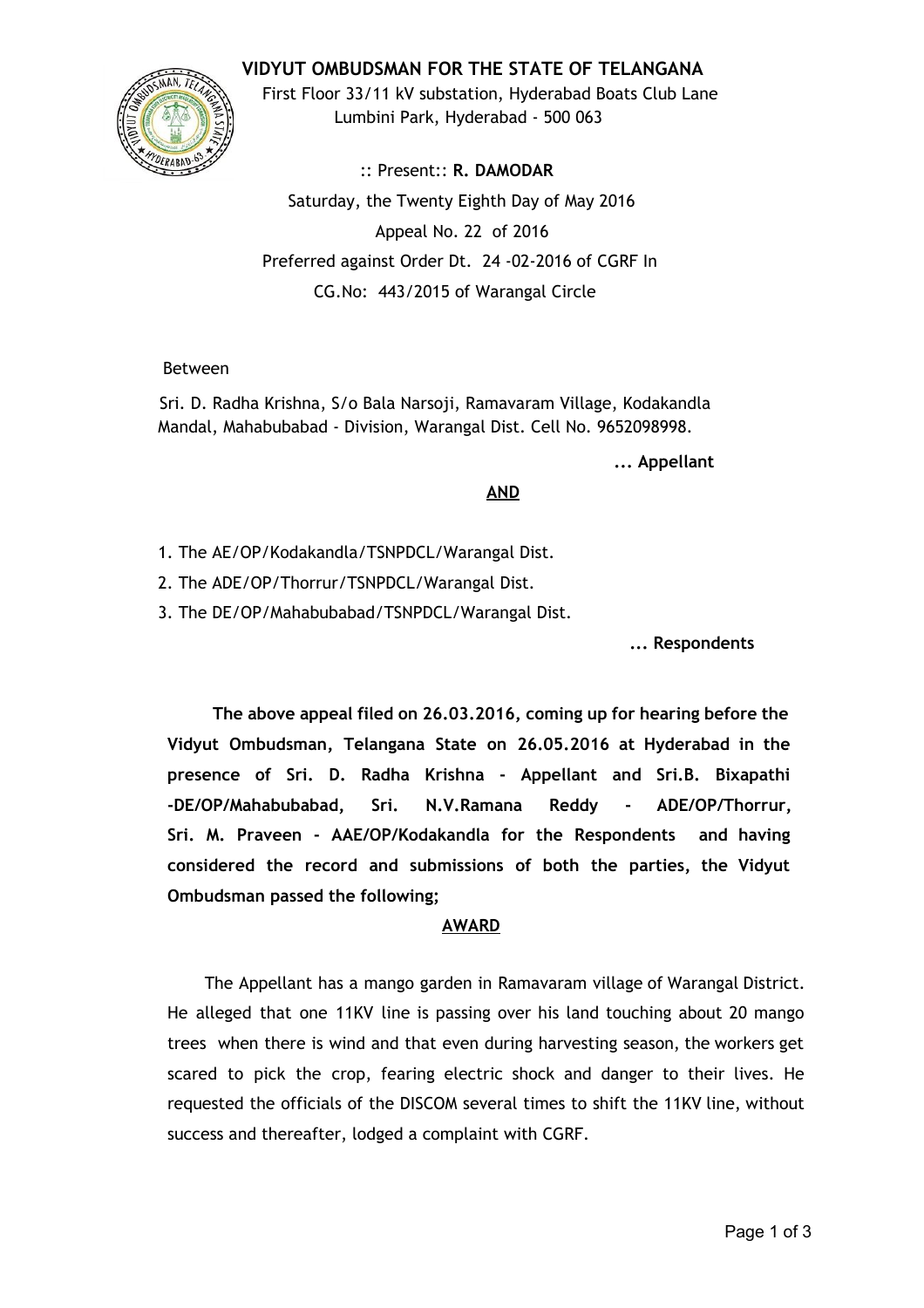2. During the hearing it has been observed that as per Clauses 5.4.1.4 and 5.3.4 of GTCS a person seeking shifting of 11 KV line should bear the cost of shifting under D.C. work. Therefore, the Appellant has been directed to deposit the money for shifting the 11KV line and on such deposit, the Respondents have been directed to carry out the work by following the Standards Of Performance, through the impugned orders.

3. Aggrieved and not satisfied with the impugned orders, the Appellant preferred the present Appeal stating that he is an ordinary farmer in no position to pay the estimated amount of Rs 1,35,000/‐ for shifting the 11KV line and that a direction may be given to the NPDCL to shift the 11KV line by incurring expenditure and that this facility would help other farmers also.

4. The 3rd Respondent/DEE/O/Mahabubabad submitted a report dt.20.4.2016 reiterating that the estimate has been prepared for shifting the 11KV line from the field of the Appellant for Rs 1,18,187/‐ as per Clause 5.4.1.4 and Clause 5.3.4 of GTCS and claimed that only after payment of the estimated amount, the shifting of line work will be taken up.

5. Efforts have been made for mediation, in which the DEE/OP/Mahabubabad submitted, on advice to choose alternative steps too, a proposal for increasing the height of 11KV line by erecting intermittent poles and estimated the cost of these steps at Rs 40,000/‐. He explained his inability to shift the 11KV line from over the mango garden of the Appellant, stating that his staff resurveyed the work spot, found no ways to reduce the cost of the estimate, due to right of way problem and also objections raised by the neighbourhood farmers. He also pointed out the increase in cost of the materials and labour when compared to the previous estimated costs hinting at enhanced costs. He also stated that it is the Responsibility of the consumer to show the right of way, even after arrangement of payment, for executing the shifting work. On this aspect, the Appellant could not express his ability to arrange to show the right of way.

6. The alternative proposal suggested by the Respondent No.3 through letter dt.25.5.2016 that instead of shifting the line, the height of the line can be raised by erecting intermittent poles and this work could be completed by spending about Rs 40,000/‐ which would serve the purpose of the Appellant and without encountering any difficulty of right of way problem, is accepted by the Appellant, as the best alternative relief available, under the circumstances.